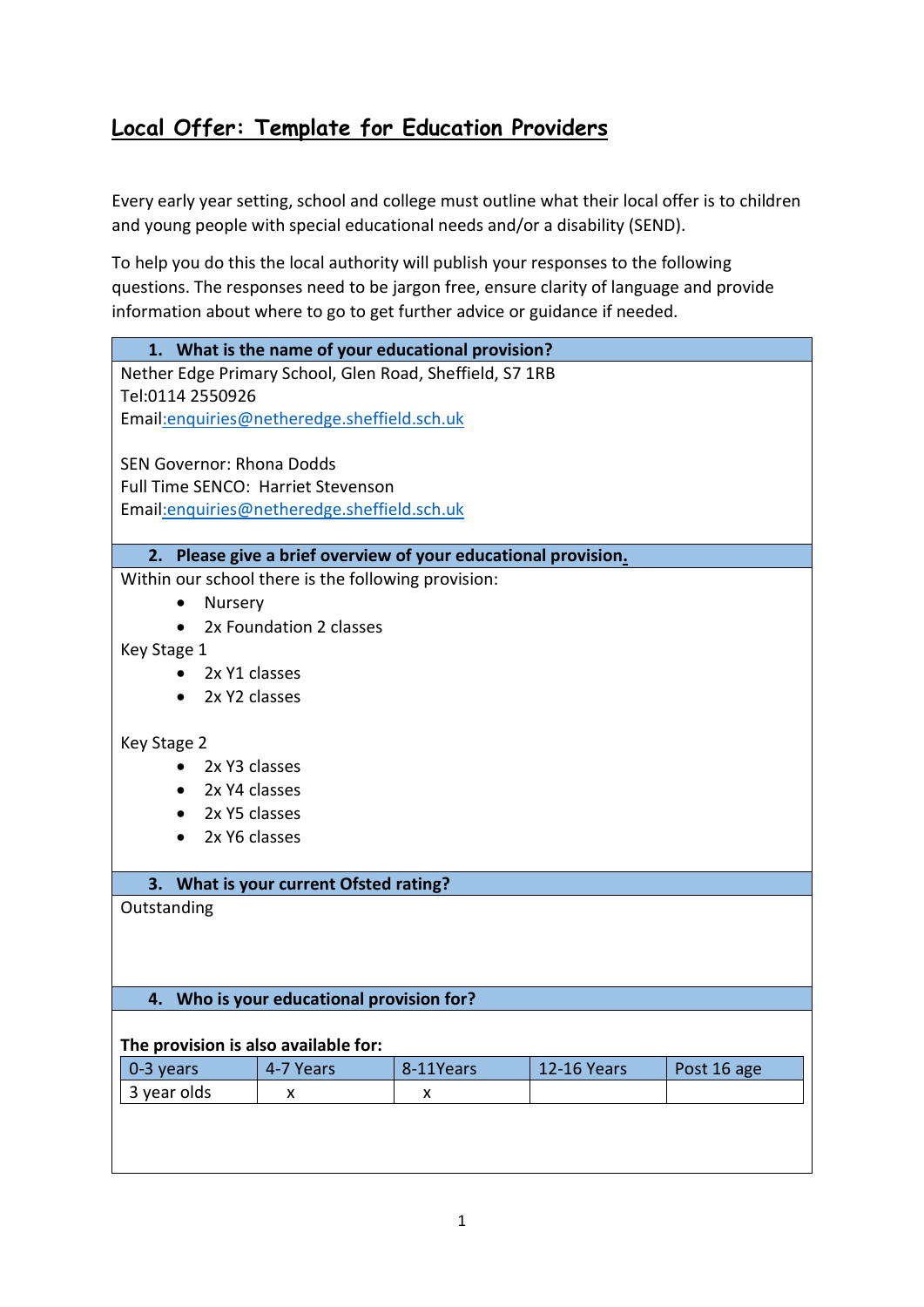| The provision supports learner with: |        |             |                            |  |
|--------------------------------------|--------|-------------|----------------------------|--|
| Education                            | Health | Social Care | Preparing for<br>Adulthood |  |
|                                      |        |             |                            |  |

## **The provision primarily supports (or has supported) learners with:**

| <b>Celebral Palsy</b> | <b>ADHD/ADD</b>                                                           | <b>Social and</b><br>communication<br>difficulties<br>including<br><b>Autism</b> | <b>Behavioural</b><br><b>Emotional or</b><br><b>Social</b><br><b>Difficulties</b> | <b>Downs</b><br><b>Syndrome</b>                         |
|-----------------------|---------------------------------------------------------------------------|----------------------------------------------------------------------------------|-----------------------------------------------------------------------------------|---------------------------------------------------------|
|                       | X                                                                         | X                                                                                | X                                                                                 | X                                                       |
|                       | <b>Hearing</b><br><b>Impairment</b>                                       | <b>Medical Needs</b><br>or Long Term<br><b>Illnesses</b>                         | <b>Mental Health</b><br><b>Difficulties</b>                                       | <b>Moderate</b><br><b>Learning</b><br><b>Difficulty</b> |
|                       | X                                                                         | x                                                                                |                                                                                   | X                                                       |
|                       | <b>Multi Sensory</b><br><b>Impairment</b><br>(vision and<br>hearing)      | <b>Physical</b><br>Disability /<br><b>Mobility Issues</b>                        | <b>Profound and</b><br><b>Multiple</b><br><b>Learning</b><br><b>Difficulty</b>    | <b>Severe</b><br><b>Learning</b><br><b>Difficulty</b>   |
|                       |                                                                           | X                                                                                |                                                                                   | X                                                       |
|                       | <b>Specific</b><br><b>Learning</b><br><b>Difficulty (eg:</b><br>Dyslexia) | Speech,<br>Language and<br><b>Communication</b><br><b>Needs</b>                  | <b>Visual</b><br><b>Impairment</b>                                                | <b>Waiting For</b><br><b>Diagnosis</b>                  |
|                       |                                                                           | X                                                                                | X                                                                                 | X                                                       |

**The provision is accessible as a:**

**Mainstream Service Specialist Service x**

**If you are a specialist setting what other admissions criteria do you use?**

**Please state the number of pupils on your roll and your average class size?**

There are currently 402 pupils on roll and the average class size is 30.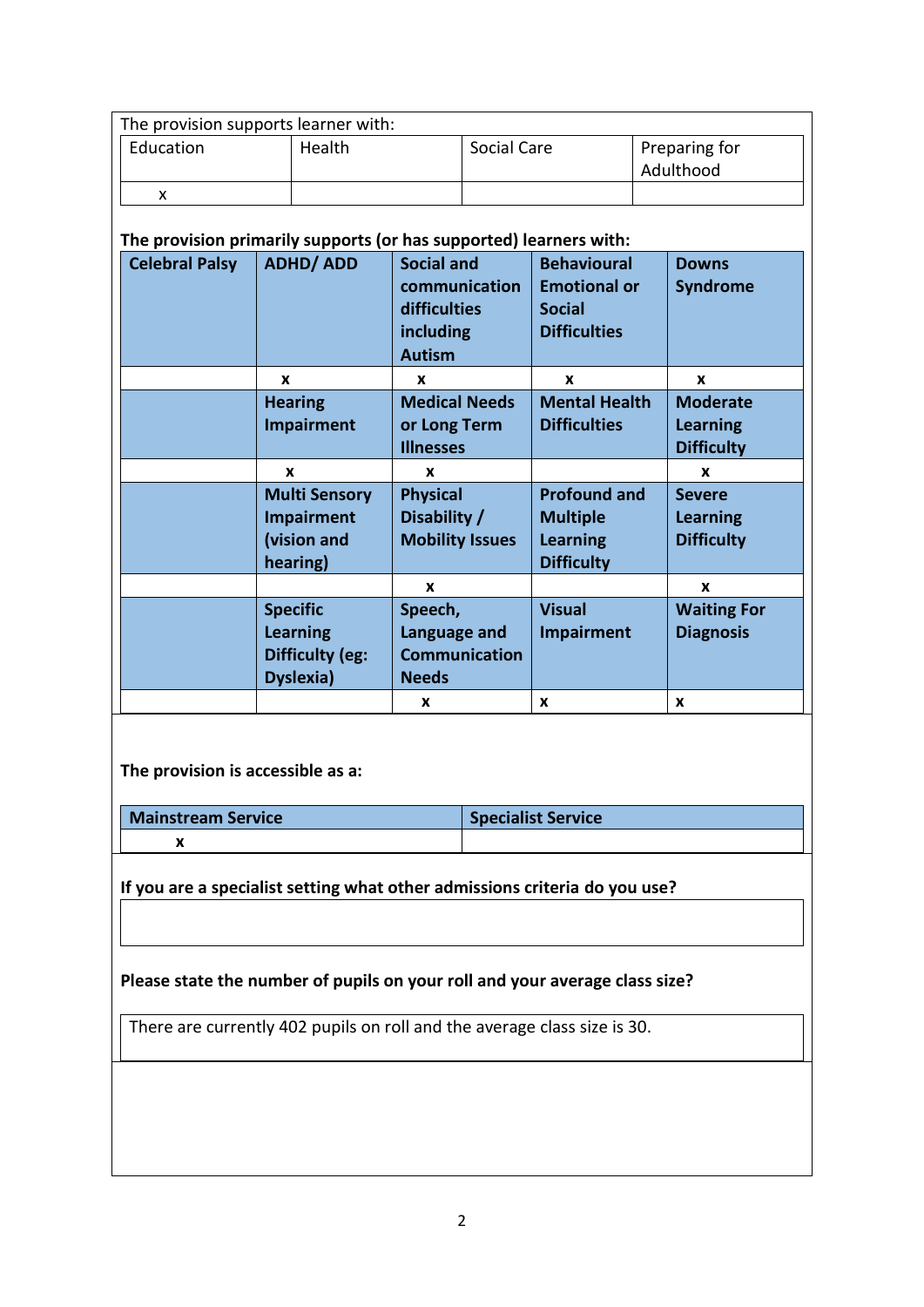- **5. How does the setting identify learners with SEN?**
- Does your school / setting / post 16 provision offer specialist assessments by school staff and/or external professionals?

Learners are identified with SEND through a range of assessment tools from observations by the class teacher / teaching assistants / SENCO, in-depth tracking of pupil progress and subsequent discussion of barriers to learning in Pupil Progress meetings as well as assessments by external professionals such as Speech and Language Therapy, Educational Psychologists and other medical professionals.

## **6. Is your setting accessible to all learners?**

- What are the physical facilities like? For example:
- Is the building fully wheelchair accessible? How many buildings are there?
- Have there been improvements in the auditory and visual environment? (including for children who need a low sensory environment)
- Do you use visual aids such as visual timetables?
- What equipment & facilities do you offer to support learners with SEND and how do you secure new equipment & facilities?
- Are there disabled changing and toilet facilities?
- Primary schools: How secure is the playground is there a fence?
- Do you provide a quiet / safe space, and how do learners access this?
- Is there a quiet place for learners to eat if they cannot cope with a noisy dining hall?

Nether Edge accommodates Early Years provision, Key Stage 1 and Key Stage 2 on one site. The site has two buildings (Abbeydale Road and Glen Road) joined by a link bridge and across multiple levels. In addition to the classrooms, the building also has an Assembly Hall, a school library, 2 intervention rooms, 2 Sensory Rooms, the Hub (for small group work), 1 sports hall, 1 dining hall and a selection of smaller meeting rooms and 1 ICT suite. The outside areas are fully secured by fencing, including a playground, reception, Nursery and another small yard.

The Hub and sensory rooms are nurture style rooms which can be accessed for children, accompanied by an adult, who require a safe, quiet place.

Each main classroom has an interactive whiteboard and is equipped with visual aids to support children's learning. Each classroom has a visual timetable as well as other cues to support children's language development. Staff use visual aids to support children's learning such as Communicate in Print (CiP) and other picture cues, speaking and writing frameworks.

The school have provided additional lunchtime arrangements for children when needed so that they can eat and play in a smaller, quieter area than the main school dining hall and playground. Staff are allocated at lunch and break times according to need.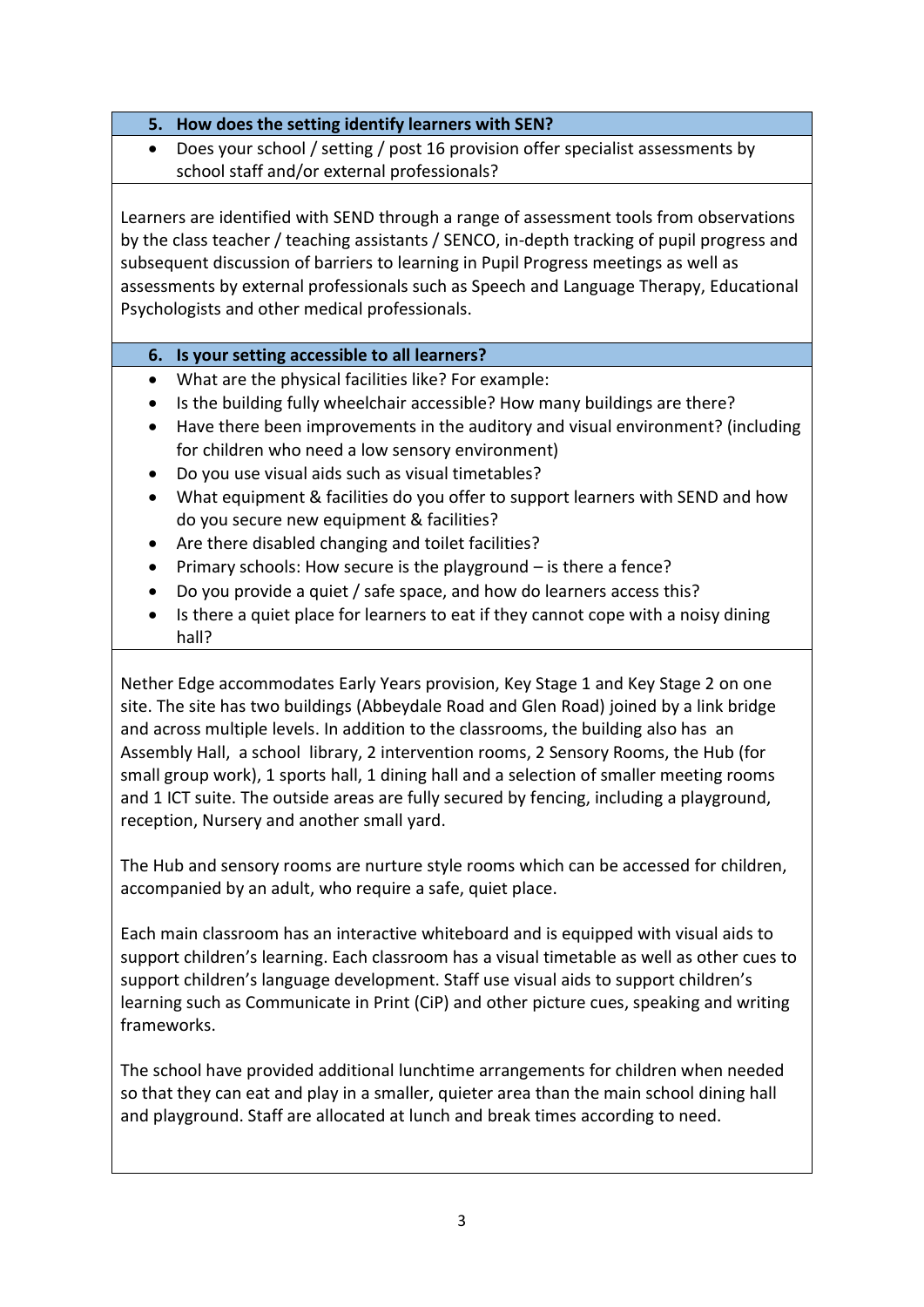## **7. How does your setting adapt the curriculum for learners with SEND?**

- Who will oversee and plan the education programme for a learner with SEND?
- What are the setting's approaches to differentiation?
- What is the setting's stance on changing some parts of the provision's routine to help learners with SEND?
- What activities are available to learners with SEND in addition to those available through the curriculum? E.g. social skills groups

Teachers are responsible for planning the education programme for a learner with SEND but will seek advice from the SENCO when needed. Teaching is adapted to the needs of the pupils and this is planned for and then resourced. Each year group has access to teaching assistants who are deployed on a needs-led basis.

The school is flexible in changing some parts of provision and routines in order to help learners with SEND and constantly seeks to put in place recommendations from external agencies such as Speech and Language, Autism Team, Learning Support and Educational Psychology in order to be able to do this.

## **8. What training have your staff received to support learners with SEND?**

- This should include past and planned training including Makaton, PECS etc.
- How do you ensure that all relevant staff (including peripatetic teachers, supply teachers, welfare supervisors, office staff) are aware of learners' needs?
- Do you access specialist expertise?
- Are there staff trained in the administration of medicines, feeding and providing personal care?
- Please include details of any relevant kite marks or accreditations

In recent years, all staff have been trained in Makaton and Supporting Children with Autism and using Positive Behaviour Strategies (Tier 1 – Autism Team).

Some staff have been trained in Lego Therapy, First Aid, PECS, Mighty Minds, Intensive Interaction and Attention Autism. Some staff are due to have Team Teach training and Zones of Regulation training.

One member of staff is trained in the administration of medicines.

All staff are aware of their learners' needs through meetings with the SENCO and have a copy of their class SEND list. A secure electronic system of an individual's relevant documents is also available to staff. Parents also meet with teachers or the SENCO every term through review meetings where the child's progress towards their target outcomes is discussed by the parents and teachers. This is also an opportunity to discuss any issues or concerns.

The school makes referrals to the Speech and Language Therapy service, Educational Psychology service, Early Years Inclusion, Fusion Learning Support and to GPs when we feel specialist expertise is required. These services sometimes make onward referrals and the school works closely with those services: Autism Team, Rowan Outreach, CAMHS.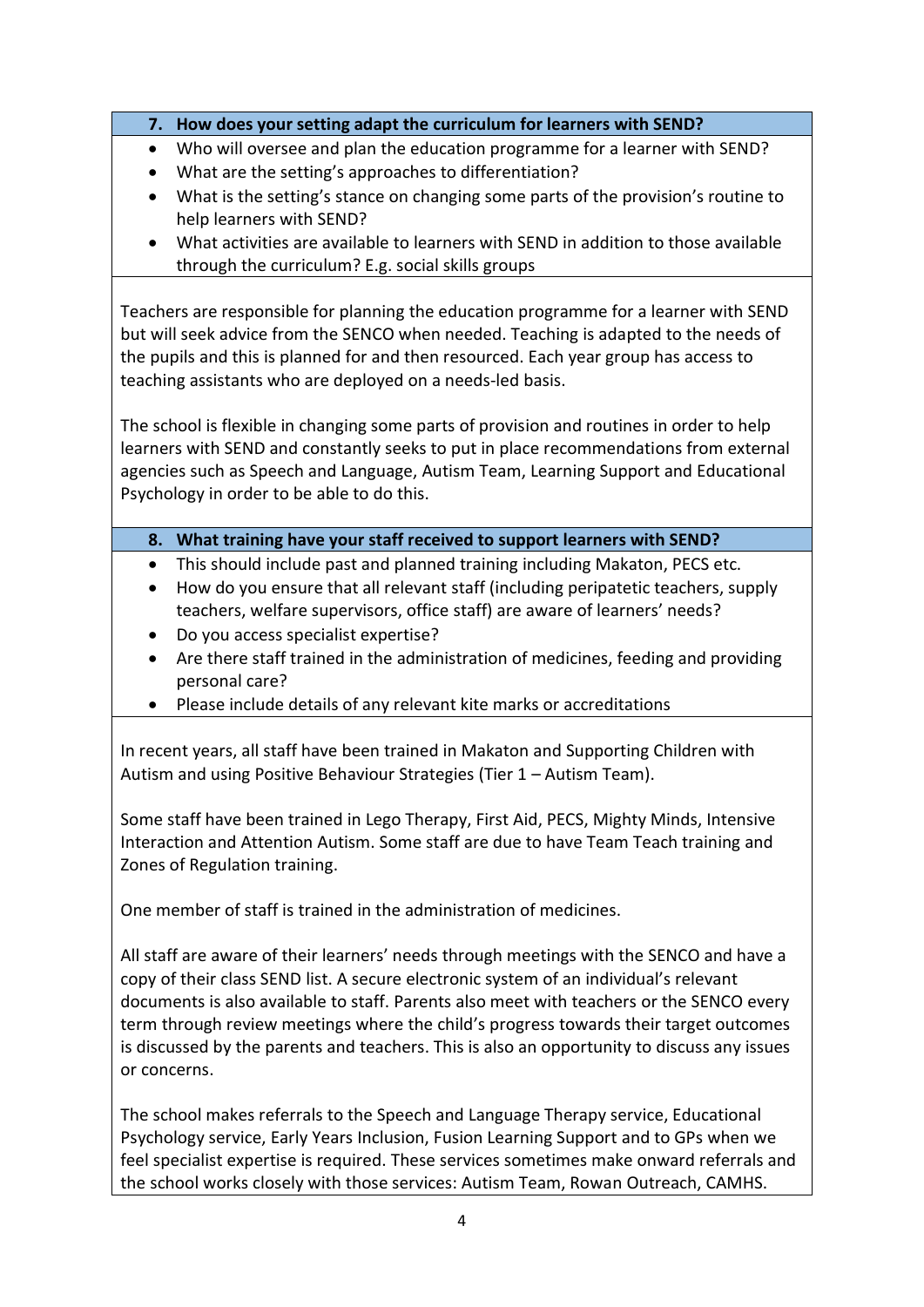- **9. How do you communicate with and involve families?**
- How does the setting communicate with parents about their child? E.g. email, homeschool book, parents' evenings?
- How does the setting involve parents in reviewing progress and setting targets for learners with SEND? How often do you do this? E.g. termly structured conversations
- Do you offer any parent training or learning events in relation to SEND?
- Do you have an SEND group for parents?
- How do you communicate with families whose first language is not English?

Parents are welcomed into school, they are seen as playing a vital role in their child's time in the school, including any SEND issues.

The school also uses Edu Link One and Class Dojo in order to be able to send messages to parents giving them key information. A cycle newsletter informs parents of what is happening in school and what the different classes have been up to as well as regular coffee mornings where parents can share their views on what is happening in school. There is also a Parent Council led by the Head teacher which enables parents to discuss relevant school topics.

A selection of workshops are made available to parents. In the past these have included: sleep and routines, eating and toileting.

Termly Parent Review meetings are held where the parents are invited into school to find out how their child has been progressing and to discuss their individual targets.

The SENCO offers to meet with parents to discuss any medical reports that have been received and translation is available within school for certain languages. There are staff in the school who speak Urdu, Punjabi, Bengali, Polish.

**10.How does the setting evaluate the effectiveness of its provision for learners with SEND and how often does it do this?**

The SENCO regularly monitors the interventions which are taking place and works with the SLT to track pupil progress and check that children are progressing. Pupil Progress meetings are also used to discuss the progress of children in particular interventions.

#### **11.What support do you provide for the learners' overall wellbeing?**

- How do you monitor and provide support for the social and emotional wellbeing of learners?
- How do you teach disability awareness to learners?
- How do you help learners who struggle to make friends?
- How do you support vulnerable learners during unstructured periods?
- How do you support learners for whom school is a cause of anxiety?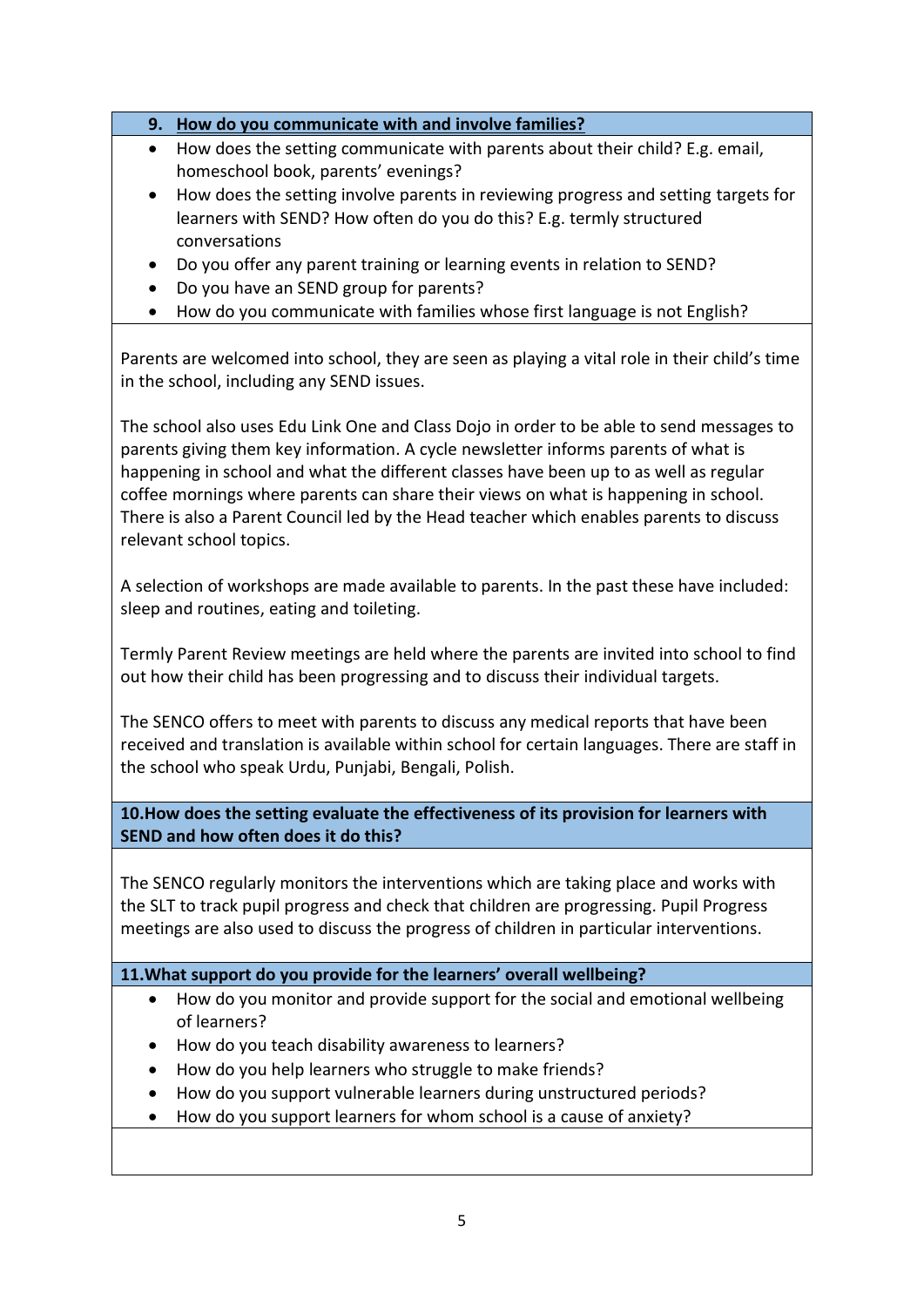Staff have been trained in using the programme CPOMS as a means of communicating any worries or concerns they have regarding any pupils. This is shared with the Senior Leadership team who then make sure that action is taken to support the child.

The PSHE and PD curriculum ensure that children are being taught disability awareness. Each class elects a School Councillor each year, who speak for their class and put forward their views on particular school issues. For pupils who struggle to make friends or are anxious about being in school there are buddying systems such as dinnertime helpers, who act as buddies for children who may struggle to find friends at lunchtime.

**12. What kind of behavioural interventions do you use?**

- **What support is there for behaviour, avoiding exclusions and increasing attendance?**
- **How do you manage extreme behaviour?**

On site there is a Hub and two sensory rooms that allow children to access a quiet space.

Staff use social stories to help teach children who may be struggling with a particular behaviour.

All staff follow the school's behaviour policy and the code of conduct is displayed in every classroom. The school has a Positive Handling Policy and risk assessments have been written for individual children where needed. We are in the process of arranging individual training through Team Teach.

Staff also give out Dojo points to encourage positive behaviours. Children can also achieve Head Teacher's awards and thankyou certificates during Friday's assembly.

**13. How do you ensure learners with SEND are included in non-classroom based activities?**

- **Are learners with SEND able to access all of the activities and how will the setting assist them to do so?**
- **How do you involve parent/carers in planning activities and trips?**

Children with SEND are offered the same after school club opportunities and parents are informed when these are available. During trips parents are often invited to come along.

1:1 support is provided where needed for trips and additional risk assessments are carried out.

#### **Do you offer:**

| <b>Breakfast Clubs</b> | <b>After school Clubs</b> | <b>Holiday Clubs</b> |
|------------------------|---------------------------|----------------------|
|                        |                           |                      |
|                        |                           |                      |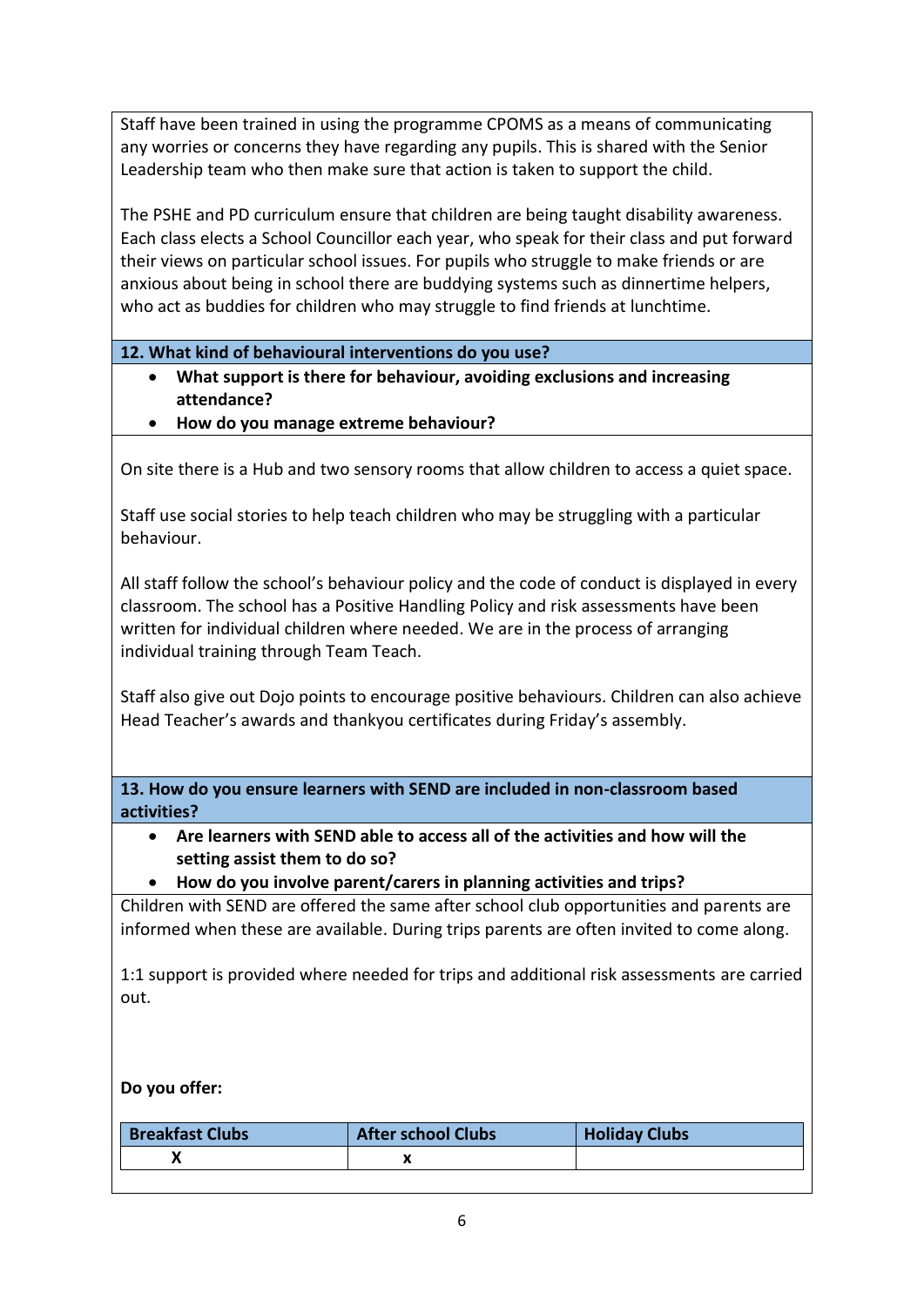**14. How do you consult with and involve learners in their education?**

- **How are learners able to contribute their views?**
- **How will the setting support the learner to do this?**
- **Please include any comments on support for advocacy**
- $\bullet$

If a child has a Personal Profile, My Plan or EHC Plan their views are sought through a known adult prior to their termly review meeting. If appropriate, children are encouraged to be at the review meetings.

Staff are also readily available to discuss with pupils their progress and curriculum.

**15. How do you prepare learners with SEND to progress to, from and within your setting?**

- **What preparation will there be for both the setting and the learner before he or she joins the setting? E.g. from nursery, primary, or secondary school?**
- **How will he or she be prepared to move onto the next stage?**
- **Do you take account of friendships when setting up new class groupings?**
- **How often do you mix up classes?**
- **What kind of destinations do learners with SEND move to when they leave your setting,e.g. college, bridging programmes, supported living, work etc.**
- $\bullet$

Meetings and additional visits are planned for SEND pupils with the staff at the local preschool provisions and home visits undertaken for all new starters to nursery so that relevant information can be shared.

Additional transition plans are put in place for pupils with SEND when they make the transition between classes; this may involve extra time spent with their new teacher, parents being invited to join in with these visits. Similarly additional visits are put into place for children with SEND who are in transition between Y6 and Y7 often with staff support.

Information about children's difficulties and support that has been provided is securely shared with the SENCO's of appropriate settings when a child moves to either secondary or another primary setting.

**16. Do you have an online prospectus? Are there open days for families and learners?**

There is a website:<https://www.netheredge.sheffield.sch.uk/> where parents can find out further information about the school.